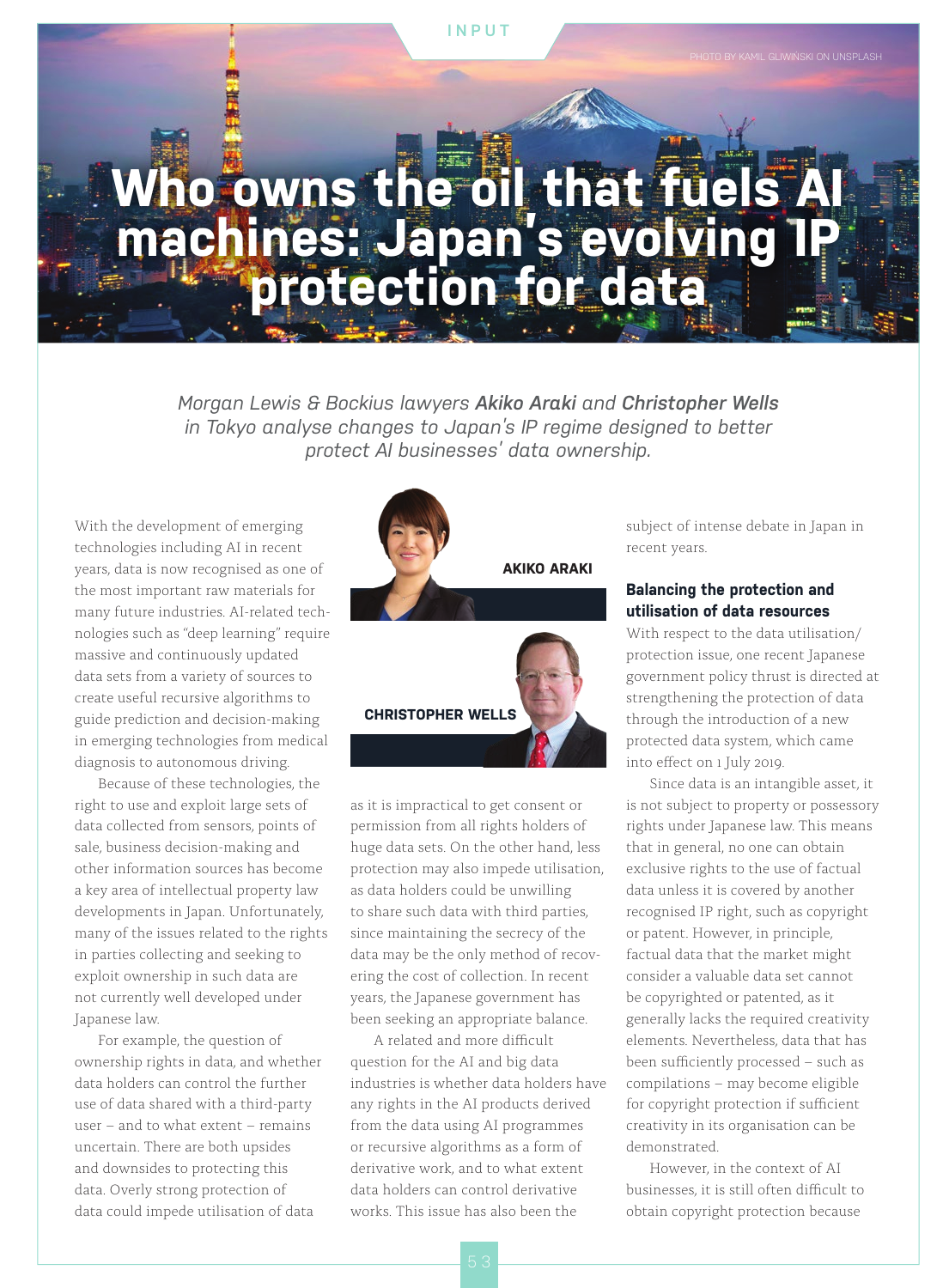

the data sets used are sometimes created in general form, meaning sufficient creativity in the organisation of the data cannot be found. In addition, some data is collected automatically by sensors or other means (not through human intervention). When that is the case, these data sets are not copyrighted because the required human contribution to the creative work cannot be found.

Protection by contractual undertakings between parties is possible, but these are relatively difficult to enforce owing to the absence of a robust disclosure regime. Recognising the difficulties facing persons wishing to provide collected data under contractual arrangements, Japan's Ministry of Economy, Trade and Industry (METI) in 2018 issued "Contract Guidelines on Utilisation of AI and Data", which includes sample legal language to help facilitate uniformity in interpretation.

An alternative method for seeking protection for rights in factual data collected by data holders would be through trade secret protection under

the Unfair Competition Prevention Act (UCPA). However, the ability to obtain conventional trade secret protection of data under that legislation has also been limited.

Under the Agreement on Trade-Related Aspects of Intellectual Property Rights, as in many other jurisdictions, seeking trade secret protection in Japan means the relevant data must not be publicly available, must be subject to reasonable efforts to maintain its secrecy and must have economic value. Although Japanese requirements for trade secret protection are similar to those in other jurisdictions, in practice, the courts tend to interpret the "reasonable efforts to maintain secrecy" requirement more strictly than in many jurisdictions (including notably the US). As a result, the willingness of courts to enforce trade secrets against misappropriation has been relatively limited in comparison.

In the 10 years between 2003 and 2012, only 76 cases of trade secret misappropriation litigation were reported

### **RELATED ARTICLES**

Mixed messages from Poland: the uneasy relationship between regulations on reuse and the GDPR **gdr.news/1203436**

Data breaches: beyond the ICO into the big bucks **gdr.news/1176506**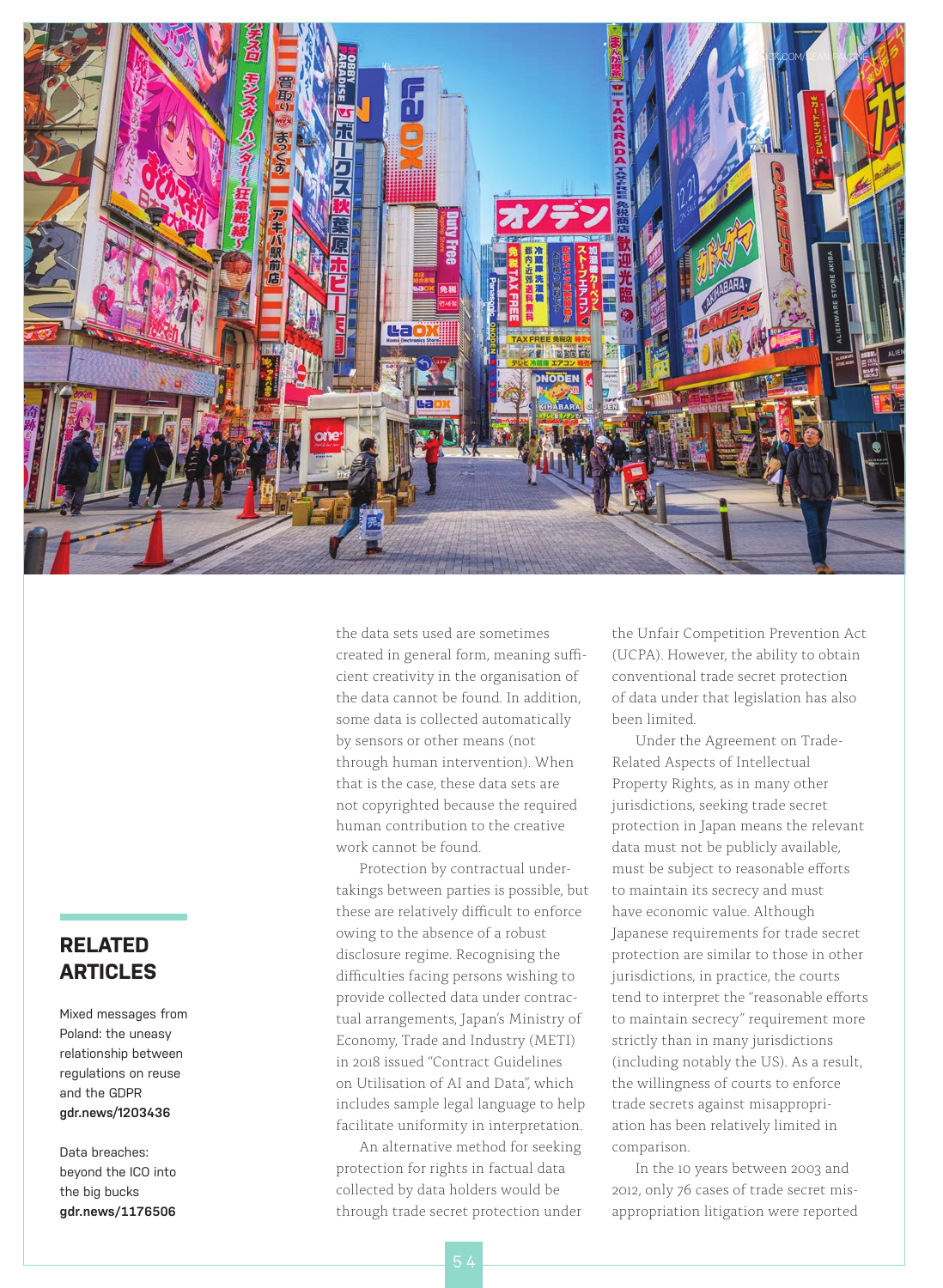nationwide in Japanese district courts. In the context of the massive data sets used by the AI industry, attempts to obtain trade secret protection against misappropriation may have been largely unsuccessful because of the difficulty in demonstrating that there has been a "reasonable effort to maintain secrecy" when seeking damages or injunctions for the misappropriation of such data.

### **The "protected data" system**

Because of the above issues, and to create an environment where businesses are incentivised to incur the substantial costs of collecting and compiling data that can be licensed to AI industry participants, METI has recently amended the coverage of the UCPA and created a new civil remedy against misappropriation of "protected data". These new rules came into force on 1 July 2019. The main purpose of this revision was to protect the economic value of big data shared with a limited group of permitted users engaged in AI businesses and whose data currently enjoys only limited protection under conventional trade secret principles.

This UCPA amendment introduces the concept of "protected data" as the subject matter of the protection, which is defined to mean technical or business information accumulated in a reasonable amount and managed by electronic or magnetic means, meaning an electronic form, magnetic form or any other form that is impossible to perceive through human senses alone ("electromagnetic management"), that is provided to specified persons regularly. According to the "Guidelines on Protected Data" published by METI on 23 January 2019, for the electromagnetic management requirement to be satisfied, it is necessary to ensure that third parties could recognise the intention of data holders to control the use of the relevant data as something to be provided exclusively to permitted users.

The UCPA defines several categories of acts of misappropriation, including unauthorised acquisition and significant violation of the principle of good faith, and provides that these are subject to civil remedies including injunctions and damages. This new system of protecting data has also opened the gate to seeking protection of data holders when they share their data with permitted users – which previously could not be protected as a trade secret. Data holders will need to satisfy the requirements for protection, including electromagnetic management, to ensure that the data shared with permitted users falls within the definition of protected data.

While this new system will be helpful in protecting the rights of data of information such as personal data and otherwise copyrighted works receive such protection. In policy discussions, these strong protections were considered as obstacles to the beneficial utilisation of such data by AI businesses. In view of these considerations, Japanese government policy has aimed to loosen traditional protections through recent amendments to the Act on the Protection of Personal Information (PIPA) and the Copyright Act.

When data provided for use in AI and deep learning contains personal data, the consent of each individual contributing data is generally required under the PIPA. Since obtaining

## **IN THE 10 YEARS BETWEEN 2003 AND 2012, ONLY 76 CASES OF TRADE SECRET MISAPPROPRIATION LITIGATION WERE REPORTED NATIONWIDE IN JAPANESE DISTRICT COURTS.**

holders sharing data with permitted users, the acts of misappropriation that will be viewed as constituting unfair competition with respect to protected data are limited to the specific acts specified in the revised UCPA. For example, disclosure of protected data by a subsequent acquirer who is in good faith at the time of acquisition largely remains outside the scope of civil remedies under these provisions.

### **Promoting AI businesses' use of data sets**

While factual data has generally not been easily protected under Japanese IP laws, policymakers appear to have recognised that certain data sets have traditionally been afforded strong protection. For example, special categories individual consent is costly for AI application developers, 2015 revisions to the PIPA (effective 30 May 2017) introduced a new "anonymously processed information" exemption from PIPA coverage, under which a business operator can provide such information to a third party without obtaining prior consent if the operator fulfils certain protective obligations. In addition, a new law, the Next Generation Medical Infrastructure Act, permitting the transfer of anonymised medical data for R&D contribution purposes, became effective in May 2018. The law enables the utilisation of medical data where certified anonymised data agents ensure proper anonymisation. However, even this law allows individual patients to expressly opt out.